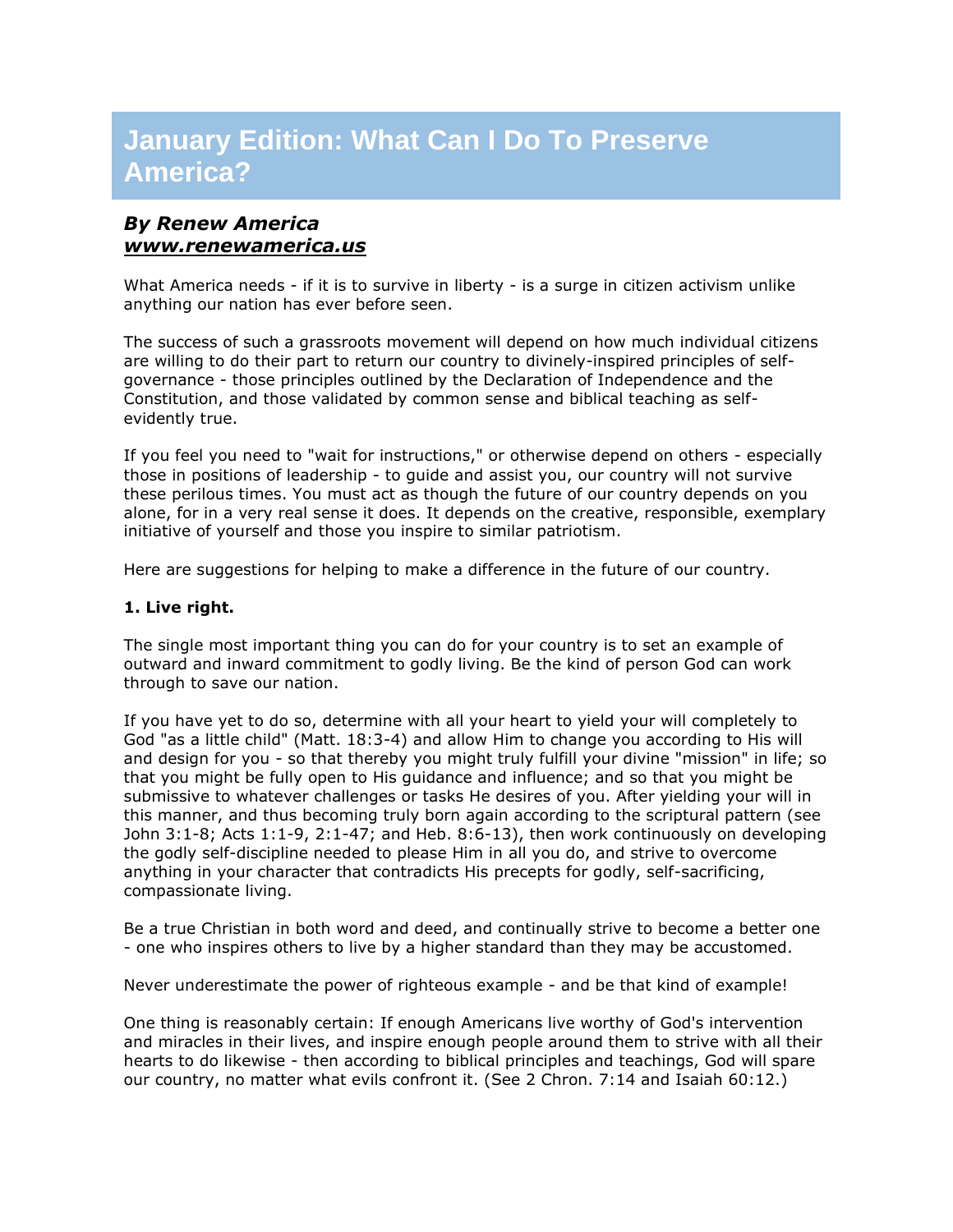On such a scripture-based promise, we can all wisely depend.

## **2. Take bold, appropriate action.**

If - in a very real sense - our nation's future depends on you alone (and on similar patriots you inspire), don't simply be a spectator who watches others do courageous, remarkable things. Do them yourself! Lead out!

The evils confronting America have never been more threatening, insidious, or powerful and your country therefore needs your activism more than ever before. Stand up and make a difference!

What should you do? If you're living in harmony with God's will, you'll know. You won't need "that any man teach you" (see 1 John 2:20-29), but will know in your heart by His Spirit what He wants you to do - and you will have His power and authority to sustain and multiply your efforts. (See Acts 10:34-38 and Matt. 7:29.) You won't need to rely on others to guide or direct you, but will be reliant on God alone to know and do His will.

By your leadership, you will inspire others to do likewise in their own sphere and in their own way, as God directs them.

#### **3. Consider the possibility that God might want you to:**

- · Submit frequent letters to editors.
- · Testify at public hearings.

· Hold regular gatherings in your home or community to discuss and promote the cause of liberty.

- · Volunteer to work in a political campaign, at any level, for any worthy purpose.
- · Widely distribute signs for a cause or a candidate.
- Lead or get involved in a worthy petition drive.
- · Organize a rally, large or small, to publicize an urgent issue or cause.

Contact your local paper and offer to be interviewed regarding a public question or concern you have vital knowledge of.

Pick up the phone and share your views on talk radio - or if you have the skills and opportunity, create your own radio or internet talk show.

- · Create a blog.
- Found a website.
- Write and publish a regular column or even a book.

Get actively involved in a major (or possibly a "third") political party in your state or the nation.

Run for local - or higher - public office.

Sign the Pledge for America's Revival - and invite others to do the same.

Participate in the Discussion Board at AmericasRevival.com, and support similar discussion forums on the web.

Help organize your state or local area in the cause of taking back our country. (Consider getting involved in the State Activism section at AmericasRevival.com.)

· Inform yourself. "Zeal without knowledge" (see Rom. 10:2-3) will not save our country. Become acquainted with reliable, principled websites, blogs, publications, books, speakers, organizations, and other praiseworthy sources for information regarding the needs of our country and the solutions to those needs. Sign up to receive helpful newsletters and alerts.